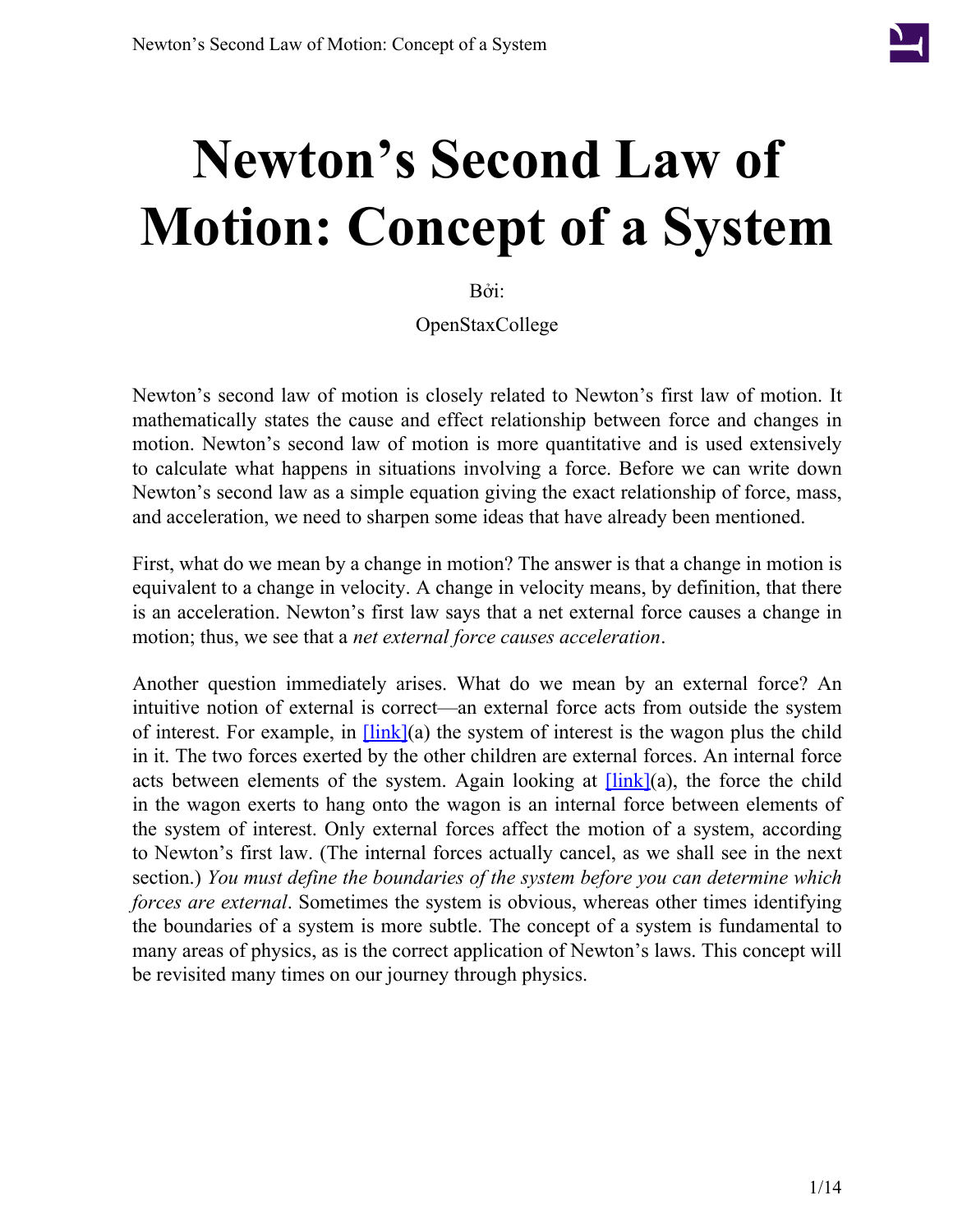<span id="page-1-0"></span>

*Different forces exerted on the same mass produce different accelerations. (a) Two children push a wagon with a child in it. Arrows representing all external forces are shown. The system of interest is the wagon and its rider. The weight of the system and the support of the ground are also shown for completeness and are assumed to cancel. The vector represents the friction acting on the wagon, and it acts to the left, opposing the motion of the wagon. (b) All of the external forces acting on the system add together to produce a net force, net. The free-body diagram shows all of the forces acting on the system of interest. The dot represents the center of mass of the system. Each force vector extends from this dot. Because there are two forces acting to the right, we draw the vectors collinearly. (c) A larger net external force produces a larger acceleration ( > ) when an adult pushes the child.*

are also shown for completeness and are assumed to cancel. The vector<br>external forces acting on the usegon, and it acts to the left, opposing the motion of the<br>external forces acting on the system and together to produce Now, it seems reasonable that acceleration should be directly proportional to and in the same direction as the net (total) external force acting on a system. This assumption has been verified experimentally and is illustrated in [\[link\]](#page-1-0). In part (a), a smaller force causes a smaller acceleration than the larger force illustrated in part (c). For completeness, the vertical forces are also shown; they are assumed to cancel since there is no acceleration in the vertical direction. The vertical forces are the weight **w** and the support of the ground **N**, and the horizontal force **f** represents the force of friction. These will be discussed in more detail in later sections. For now, we will define friction as a force that opposes the motion past each other of objects that are touching. [\[link\]\(](#page-1-0)b) shows how vectors representing the external forces add together to produce a net force,  $\mathbf{F}_{net}$ .

To obtain an equation for Newton's second law, we first write the relationship of acceleration and net external force as the proportionality

**a** ∝  $\mathbf{F}_{\text{net}}$ 

**w**

**<sup>a</sup>′ a**

**F**

**f**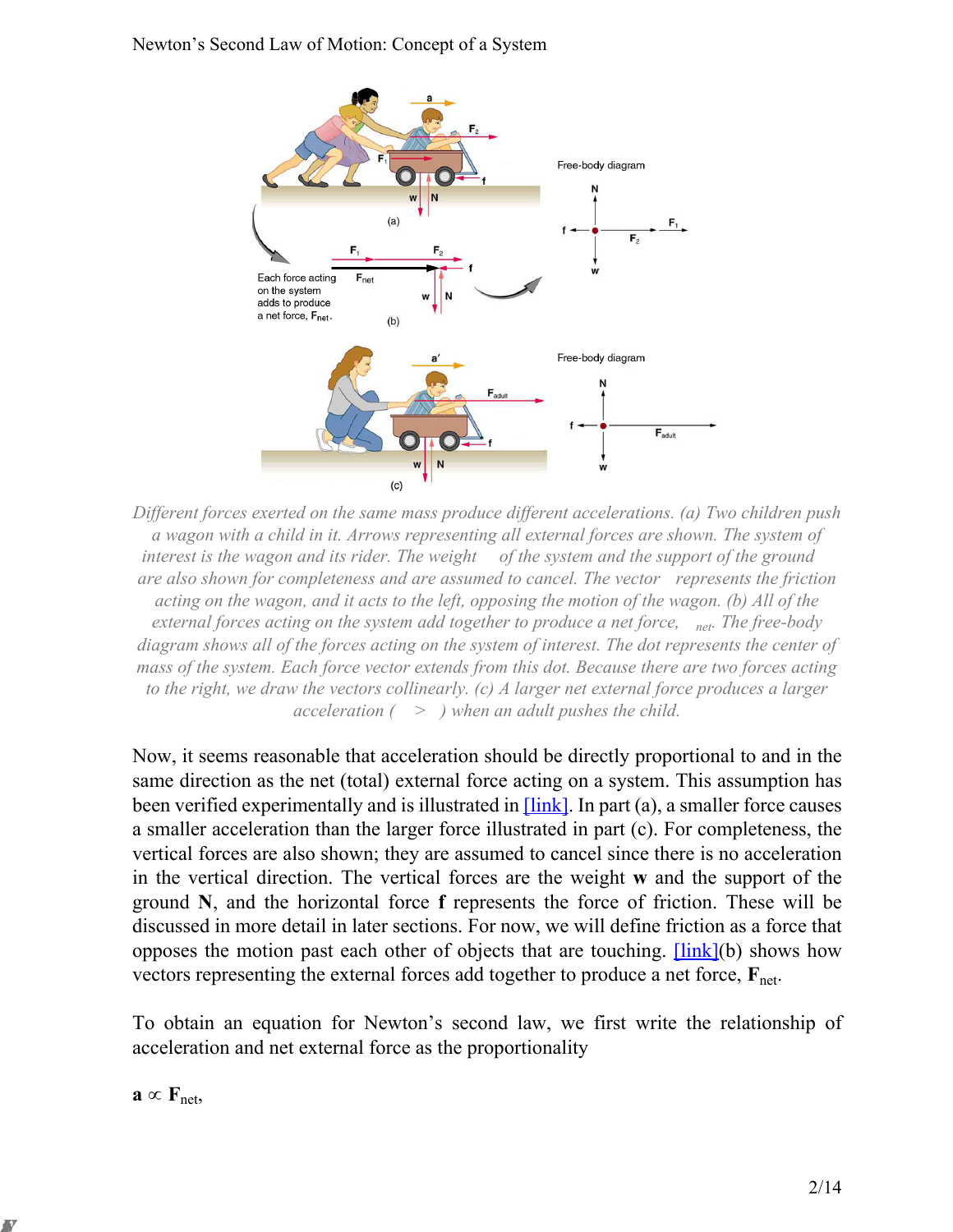where the symbol ∝ means "proportional to," and **F**net is the net external force. (The net external force is the vector sum of all external forces and can be determined graphically, using the head-to-tail method, or analytically, using components. The techniques are the same as for the addition of other vectors, and are covered in [Two-Dimensional](/m42126) [Kinematics](/m42126).) This proportionality states what we have said in words—*acceleration is directly proportional to the net external force*. Once the system of interest is chosen, it is important to identify the external forces and ignore the internal ones. It is a tremendous simplification not to have to consider the numerous internal forces acting between objects within the system, such as muscular forces within the child's body, let alone the myriad of forces between atoms in the objects, but by doing so, we can easily solve some very complex problems with only minimal error due to our simplification

Now, it also seems reasonable that acceleration should be inversely proportional to the mass of the system. In other words, the larger the mass (the inertia), the smaller the acceleration produced by a given force. And indeed, as illustrated in [\[link\]](#page-2-0), the same net external force applied to a car produces a much smaller acceleration than when applied to a basketball. The proportionality is written as

 $\mathbf{a} \propto \frac{1}{m}$ *m*

<span id="page-2-0"></span>where *m* is the mass of the system. Experiments have shown that acceleration is exactly inversely proportional to mass, just as it is exactly linearly proportional to the net external force.



*The same force exerted on systems of different masses produces different accelerations. (a) A basketball player pushes on a basketball to make a pass. (The effect of gravity on the ball is ignored.) (b) The same player exerts an identical force on a stalled SUV and produces a far smaller acceleration (even if friction is negligible). (c) The free-body diagrams are identical, permitting direct comparison of the two situations. A series of patterns for the free-body diagram will emerge as you do more problems.*

It has been found that the acceleration of an object depends *only* on the net external force and the mass of the object. Combining the two proportionalities just given yields Newton's second law of motion.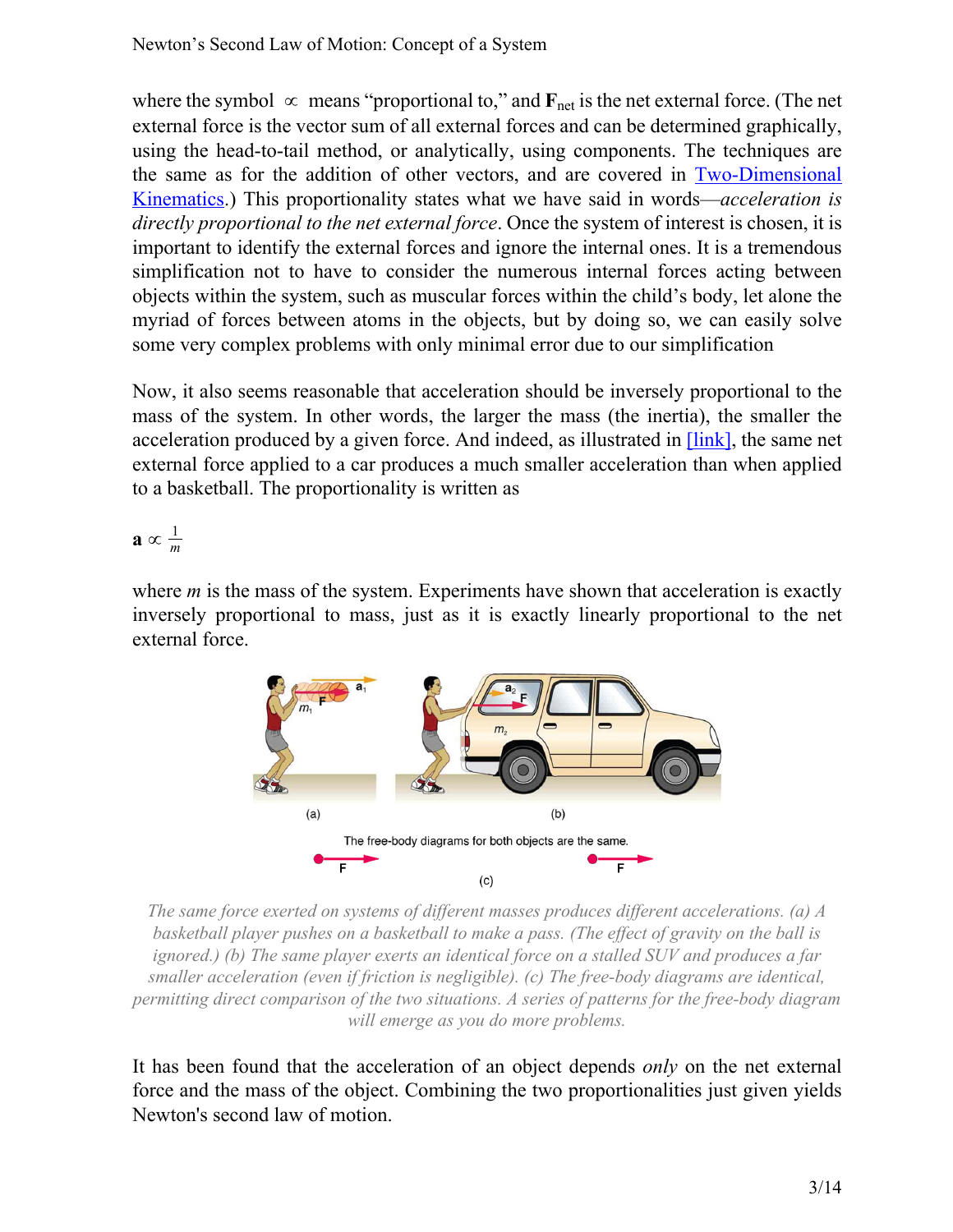Newton's Second Law of Motion

The acceleration of a system is directly proportional to and in the same direction as the net external force acting on the system, and inversely proportional to its mass.

In equation form, Newton's second law of motion is

$$
\mathbf{a} = \frac{\mathbf{F}_{\text{net}}}{m}.
$$

This is often written in the more familiar form

 $\mathbf{F}_{\text{net}} = m\mathbf{a}$ .

When only the magnitude of force and acceleration are considered, this equation is simply

 $F_{\text{net}} = ma$ .

Although these last two equations are really the same, the first gives more insight into what Newton's second law means. The law is a *cause and effect relationship* among three quantities that is not simply based on their definitions. The validity of the second law is completely based on experimental verification.

# **Units of Force**

 $\mathbf{F}_{\text{net}} = m\mathbf{a}$  is used to define the units of force in terms of the three basic units for mass, length, and time. The SI unit of force is called the newton (abbreviated N) and is the force needed to accelerate a 1-kg system at the rate of  $1 \text{ m/s}^2$ . That is, since  $\mathbf{F}_{\text{net}} = m\mathbf{a}$ ,

 $1 N = 1 kg \cdot m/s^2$ .

While almost the entire world uses the newton for the unit of force, in the United States the most familiar unit of force is the pound (lb), where  $1 N = 0.225$  lb.

## **Weight and the Gravitational Force**

When an object is dropped, it accelerates toward the center of Earth. Newton's second law states that a net force on an object is responsible for its acceleration. If air resistance is negligible, the net force on a falling object is the gravitational force, commonly called its weight **w**. Weight can be denoted as a vector **w** because it has a direction; *down* is, by definition, the direction of gravity, and hence weight is a downward force. The magnitude of weight is denoted as *w.* Galileo was instrumental in showing that, in the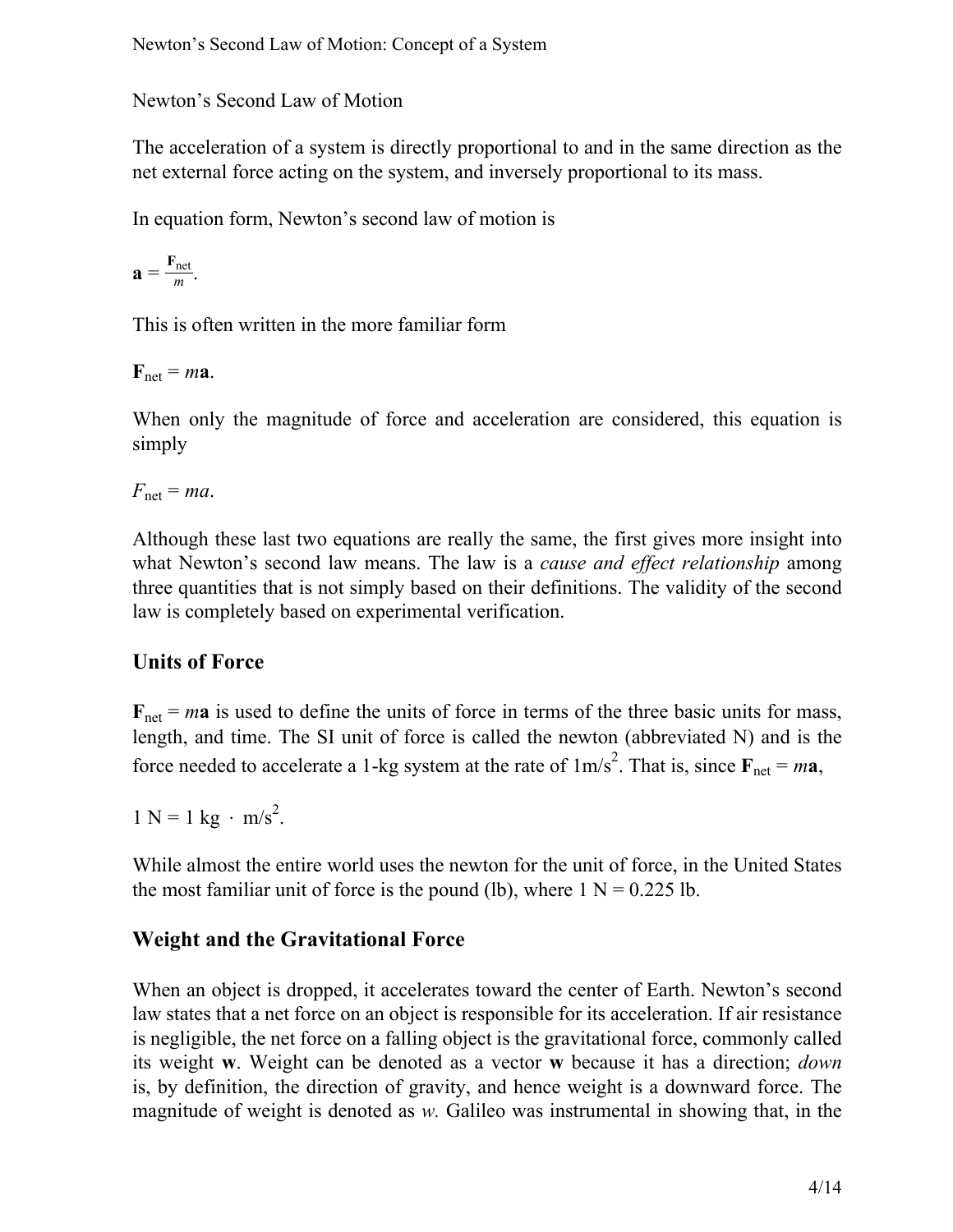absence of air resistance, all objects fall with the same acceleration *g*. Using Galileo's result and Newton's second law, we can derive an equation for weight.

Consider an object with mass *m* falling downward toward Earth. It experiences only the downward force of gravity, which has magnitude *w*. Newton's second law states that the magnitude of the net external force on an object is  $F_{\text{net}} = ma$ .

Since the object experiences only the downward force of gravity,  $F_{\text{net}} = w$ . We know that the acceleration of an object due to gravity is  $g$ , or  $a = g$ . Substituting these into Newton's second law gives

## Weight

This is the equation for *weight*—the gravitational force on a mass *m*:

 $w = mg$ .

Since  $g = 9.80$  m/s<sup>2</sup> on Earth, the weight of a 1.0 kg object on Earth is 9.8 N, as we see:

 $w = mg = (1.0 \text{ kg})(9.80 \text{ m/s}^2) = 9.8 \text{ N}.$ 

Recall that *g* can take a positive or negative value, depending on the positive direction in the coordinate system. Be sure to take this into consideration when solving problems with weight.

When the net external force on an object is its weight, we say that it is in free-fall. That is, the only force acting on the object is the force of gravity. In the real world, when objects fall downward toward Earth, they are never truly in free-fall because there is always some upward force from the air acting on the object.

The acceleration due to gravity *g* varies slightly over the surface of Earth, so that the weight of an object depends on location and is not an intrinsic property of the object. Weight varies dramatically if one leaves Earth's surface. On the Moon, for example, the acceleration due to gravity is only 1.67 m/s<sup>2</sup>. A 1.0-kg mass thus has a weight of 9.8 N on Earth and only about 1.7 N on the Moon.

The broadest definition of weight in this sense is that *the weight of an object is the gravitational force on it from the nearest large body*, such as Earth, the Moon, the Sun, and so on. This is the most common and useful definition of weight in physics. It differs dramatically, however, from the definition of weight used by NASA and the popular media in relation to space travel and exploration. When they speak of "weightlessness" and "microgravity," they are really referring to the phenomenon we call "free-fall"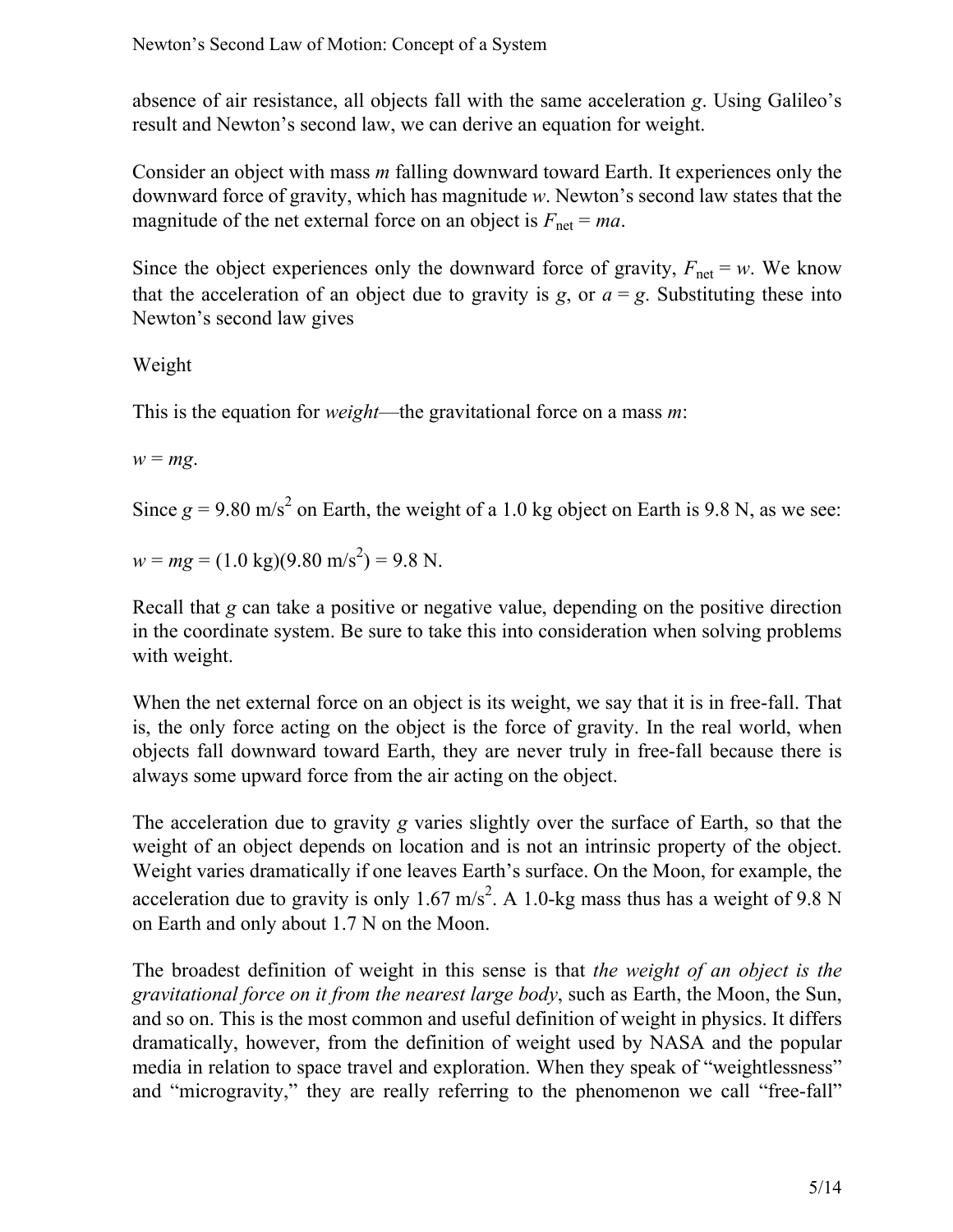in physics. We shall use the above definition of weight, and we will make careful distinctions between free-fall and actual weightlessness.

It is important to be aware that weight and mass are very different physical quantities, although they are closely related. Mass is the quantity of matter (how much "stuff") and does not vary in classical physics, whereas weight is the gravitational force and does vary depending on gravity. It is tempting to equate the two, since most of our examples take place on Earth, where the weight of an object only varies a little with the location of the object. Furthermore, the terms *mass* and *weight* are used interchangeably in everyday language; for example, our medical records often show our "weight" in kilograms, but never in the correct units of newtons.

Common Misconceptions: Mass vs. Weight

Mass and weight are often used interchangeably in everyday language. However, in science, these terms are distinctly different from one another. Mass is a measure of how much matter is in an object. The typical measure of mass is the kilogram (or the "slug" in English units). Weight, on the other hand, is a measure of the force of gravity acting on an object. Weight is equal to the mass of an object (*m*) multiplied by the acceleration due to gravity (*g*). Like any other force, weight is measured in terms of newtons (or pounds in English units).

Assuming the mass of an object is kept intact, it will remain the same, regardless of its location. However, because weight depends on the acceleration due to gravity, the weight of an object *can change* when the object enters into a region with stronger or weaker gravity. For example, the acceleration due to gravity on the Moon is  $1.67 \text{ m/s}^2$ (which is much less than the acceleration due to gravity on Earth,  $9.80 \text{ m/s}^2$ ). If you measured your weight on Earth and then measured your weight on the Moon, you would find that you "weigh" much less, even though you do not look any skinnier. This is because the force of gravity is weaker on the Moon. In fact, when people say that they are "losing weight," they really mean that they are losing "mass" (which in turn causes them to weigh less).

Take-Home Experiment: Mass and Weight

What do bathroom scales measure? When you stand on a bathroom scale, what happens to the scale? It depresses slightly. The scale contains springs that compress in proportion to your weight—similar to rubber bands expanding when pulled. The springs provide a measure of your weight (for an object which is not accelerating). This is a force in newtons (or pounds). In most countries, the measurement is divided by 9.80 to give a reading in mass units of kilograms. The scale measures weight but is calibrated to provide information about mass. While standing on a bathroom scale, push down on a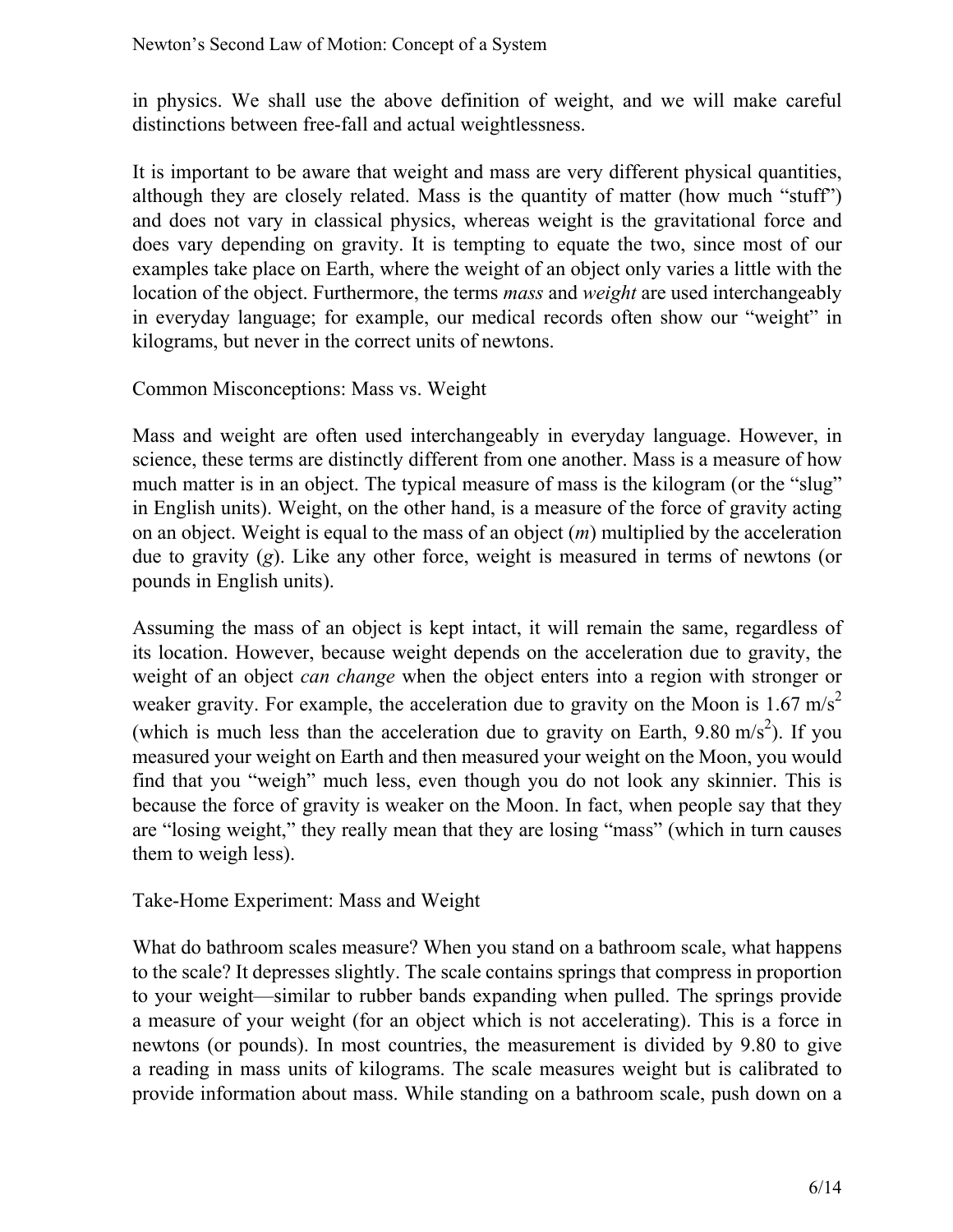table next to you. What happens to the reading? Why? Would your scale measure the same "mass" on Earth as on the Moon?

What Acceleration Can a Person Produce when Pushing a Lawn Mower?

Suppose that the net external force (push minus friction) exerted on a lawn mower is 51 N (about 11 lb) parallel to the ground. The mass of the mower is 24 kg. What is its acceleration?

<span id="page-6-0"></span>

*The net force on a lawn mower is 51 N to the right. At what rate does the lawn mower accelerate to the right?*

## **Strategy**

Since  $\mathbf{F}_{\text{net}}$  and *m* are given, the acceleration can be calculated directly from Newton's second law as stated in  $\mathbf{F}_{\text{net}} = m\mathbf{a}$ .

## **Solution**

The magnitude of the acceleration *a* is  $a = \frac{F_{\text{net}}}{m}$  $\frac{net}{m}$ . Entering known values gives

$$
a = \frac{51 \text{ N}}{24 \text{ kg}}
$$

Substituting the units  $kg \cdot m/s^2$  for N yields

$$
a = \frac{51 \text{ kg} \cdot \text{m/s}^2}{24 \text{ kg}} = 2.1 \text{ m/s}^2.
$$

## **Discussion**

The direction of the acceleration is the same direction as that of the net force, which is parallel to the ground. There is no information given in this example about the individual external forces acting on the system, but we can say something about their relative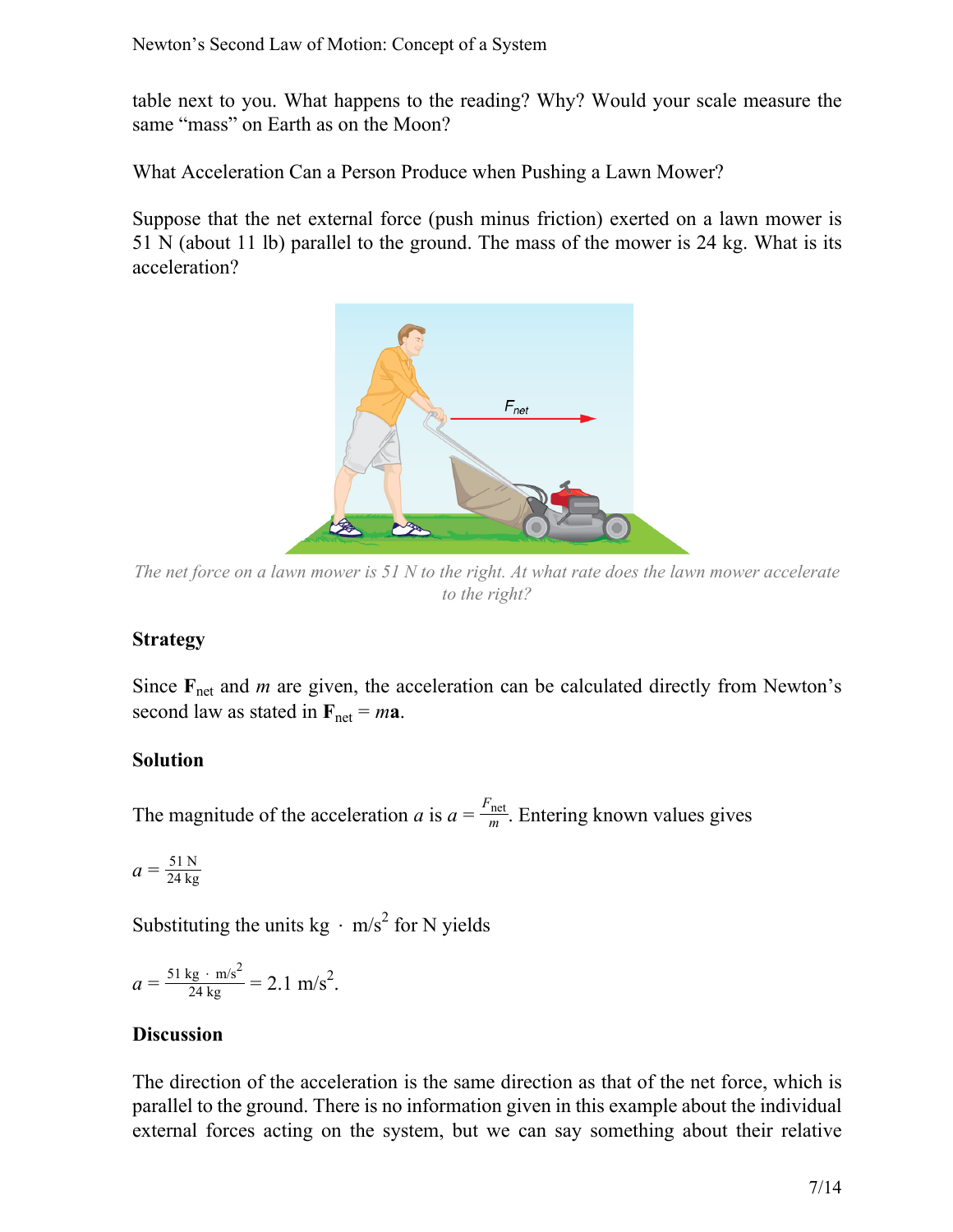magnitudes. For example, the force exerted by the person pushing the mower must be greater than the friction opposing the motion (since we know the mower moves forward), and the vertical forces must cancel if there is to be no acceleration in the vertical direction (the mower is moving only horizontally). The acceleration found is small enough to be reasonable for a person pushing a mower. Such an effort would not last too long because the person's top speed would soon be reached.

What Rocket Thrust Accelerates This Sled?

<span id="page-7-0"></span>Prior to manned space flights, rocket sleds were used to test aircraft, missile equipment, and physiological effects on human subjects at high speeds. They consisted of a platform that was mounted on one or two rails and propelled by several rockets. Calculate the magnitude of force exerted by each rocket, called its thrust **T**, for the four-rocket propulsion system shown in  $\boxed{\text{link}}$ . The sled's initial acceleration is 49 m/s<sup>2</sup>, the mass of the system is 2100 kg, and the force of friction opposing the motion is known to be 650 N.



*A sled experiences a rocket thrust that accelerates it to the right. Each rocket creates an identical thrust . As in other situations where there is only horizontal acceleration, the vertical forces cancel. The ground exerts an upward force and opposite in direction to its weight, none of the forces between these objects are considered. The arrow representing friction ( ) is drawn larger than scale.*

## **Strategy**

**T**

**f**

forces cancel. The ground exerts an upward force on the system that is equal in magnitude<br>and opposite in direction to its weight, . The system there is the sled, its rockets, and rider, so<br>none of the forces between these and opposite in direction to its weight, The system here is the sled, its rockets, and rider, so<br>none of the forces between these objects are considered. The arrow representing friction () is<br>drawn larger than scale.<br>**Stra** Although there are forces acting vertically and horizontally, we assume the vertical forces cancel since there is no vertical acceleration. This leaves us with only horizontal forces and a simpler one-dimensional problem. Directions are indicated with plus or minus signs, with right taken as the positive direction. See the free-body diagram in the figure.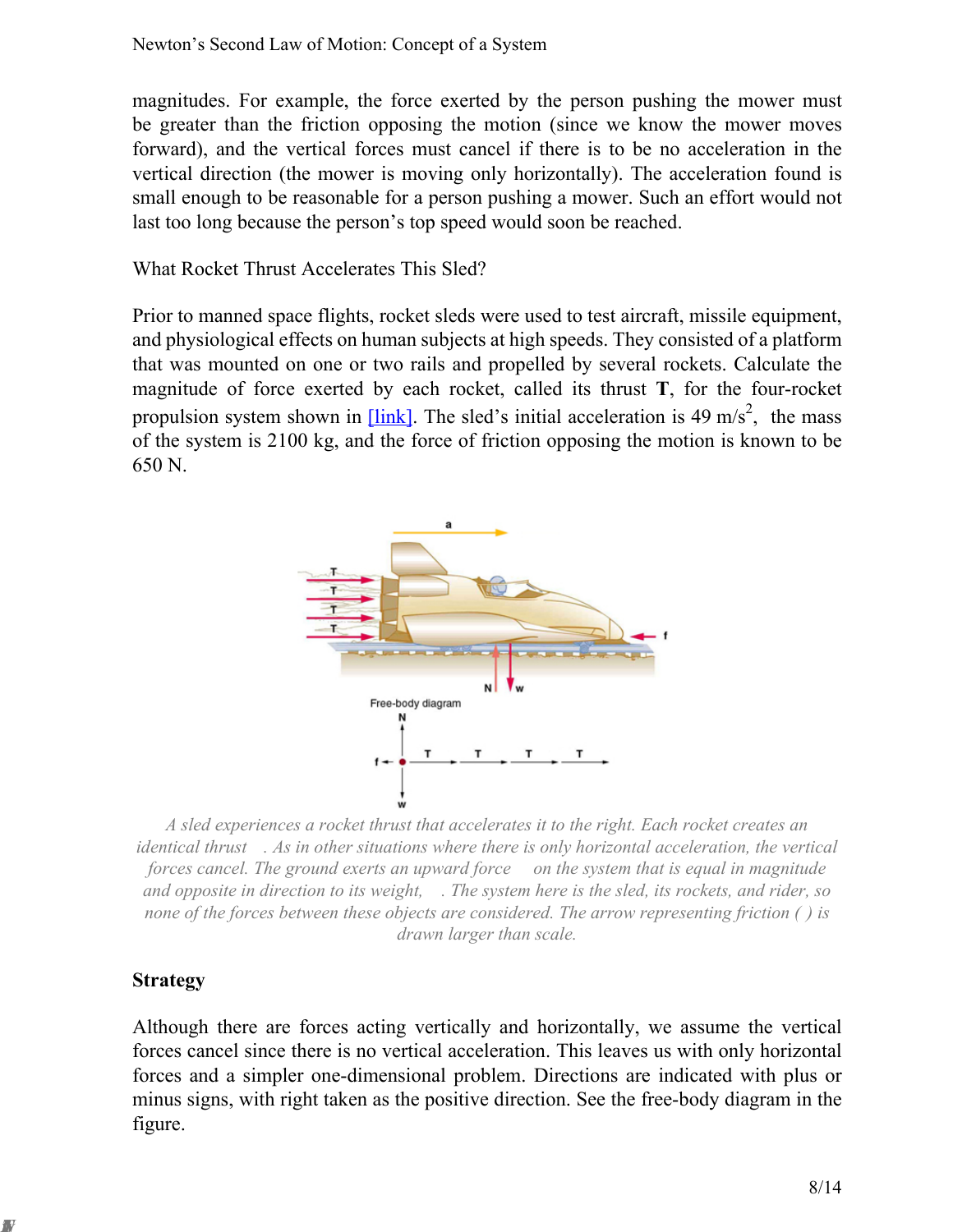## **Solution**

Since acceleration, mass, and the force of friction are given, we start with Newton's second law and look for ways to find the thrust of the engines. Since we have defined the direction of the force and acceleration as acting "to the right," we need to consider only the magnitudes of these quantities in the calculations. Hence we begin with

 $F_{\text{net}} = ma$ ,

where  $F_{\text{net}}$  is the net force along the horizontal direction. We can see from  $\boxed{\text{link}}$  that the engine thrusts add, while friction opposes the thrust. In equation form, the net external force is

 $F_{\text{net}} = 4T - f$ .

Substituting this into Newton's second law gives

 $F_{\text{net}} = ma = 4T - f$ .

Using a little algebra, we solve for the total thrust 4*T*:

$$
4T = ma + f.
$$

Substituting known values yields

 $4T = ma + f = (2100 \text{ kg})(49 \text{ m/s}^2) + 650 \text{ N}.$ 

So the total thrust is

$$
4T = 1.0 \times 10^5 \text{ N},
$$

and the individual thrusts are

$$
T = \frac{1.0 \times 10^5 \,\mathrm{N}}{4} = 2.5 \times 10^4 \,\mathrm{N}.
$$

#### **Discussion**

The numbers are quite large, so the result might surprise you. Experiments such as this were performed in the early 1960s to test the limits of human endurance and the setup designed to protect human subjects in jet fighter emergency ejections. Speeds of 1000 km/h were obtained, with accelerations of 45 *g*'s. (Recall that *g*, the acceleration due to gravity, is 9.80 m/s<sup>2</sup>. When we say that an acceleration is 45 g's, it is  $45 \times 9.80$  m/s<sup>2</sup> , which is approximately 440 m/s<sup>2</sup>.) While living subjects are not used any more, land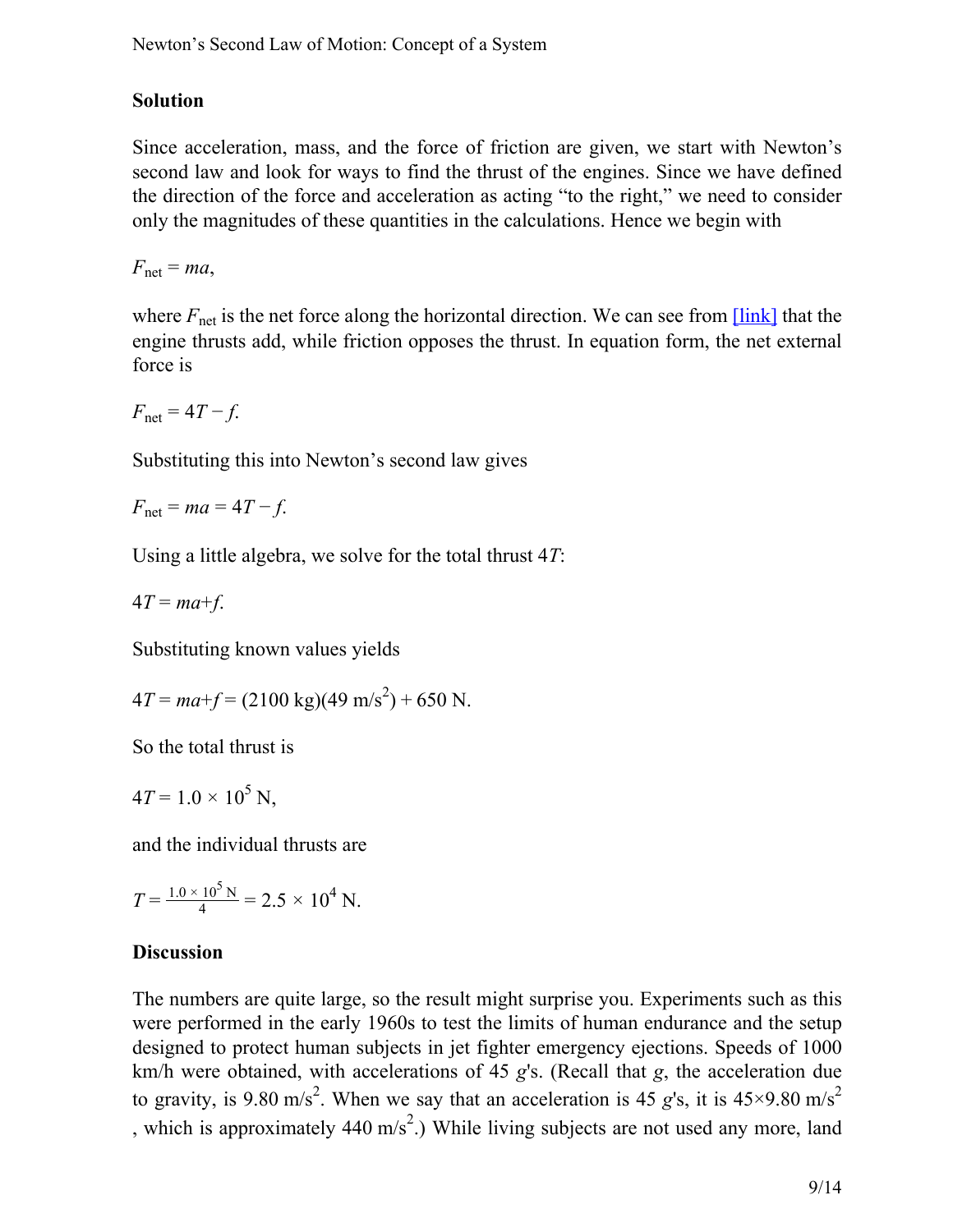speeds of 10,000 km/h have been obtained with rocket sleds. In this example, as in the preceding one, the system of interest is obvious. We will see in later examples that choosing the system of interest is crucial—and the choice is not always obvious.

Newton's second law of motion is more than a definition; it is a relationship among acceleration, force, and mass. It can help us make predictions. Each of those physical quantities can be defined independently, so the second law tells us something basic and universal about nature. The next section introduces the third and final law of motion.

#### **Section Summary**

- Acceleration, **a**, is defined as a change in velocity, meaning a change in its magnitude or direction, or both.
- An external force is one acting on a system from outside the system, as opposed to internal forces, which act between components within the system.
- Newton's second law of motion states that the acceleration of a system is directly proportional to and in the same direction as the net external force acting on the system, and inversely proportional to its mass.
- In equation form, Newton's second law of motion is  $\mathbf{a} = \frac{\mathbf{F}_{\text{net}}}{m}$  $\frac{\text{net}}{m}$ .
- This is often written in the more familiar form:  $\mathbf{F}_{net} = m\mathbf{a}$ .
- The weight **w** of an object is defined as the force of gravity acting on an object of mass *m*. The object experiences an acceleration due to gravity **g**:

 $\mathbf{w} = m\mathbf{g}$ .

- If the only force acting on an object is due to gravity, the object is in free fall.
- Friction is a force that opposes the motion past each other of objects that are touching.

## **Conceptual Questions**

Which statement is correct? (a) Net force causes motion. (b) Net force causes change in motion. Explain your answer and give an example.

Why can we neglect forces such as those holding a body together when we apply Newton's second law of motion?

Explain how the choice of the "system of interest" affects which forces must be considered when applying Newton's second law of motion.

Describe a situation in which the net external force on a system is not zero, yet its speed remains constant.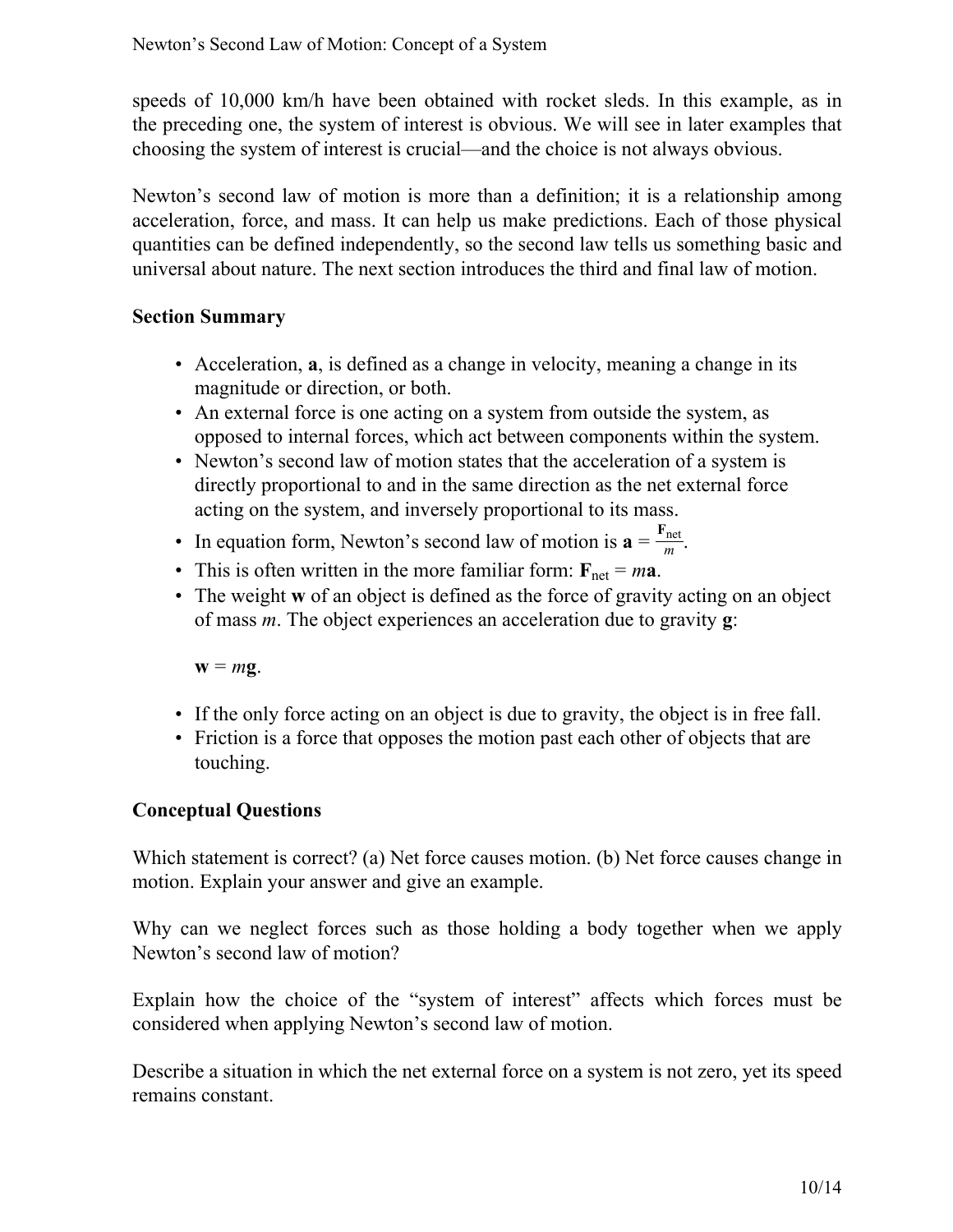A system can have a nonzero velocity while the net external force on it *is* zero. Describe such a situation.

A rock is thrown straight up. What is the net external force acting on the rock when it is at the top of its trajectory?

(a) Give an example of different net external forces acting on the same system to produce different accelerations. (b) Give an example of the same net external force acting on systems of different masses, producing different accelerations. (c) What law accurately describes both effects? State it in words and as an equation.

If the acceleration of a system is zero, are no external forces acting on it? What about internal forces? Explain your answers.

If a constant, nonzero force is applied to an object, what can you say about the velocity and acceleration of the object?

The gravitational force on the basketball in [\[link\]](#page-2-0) is ignored. When gravity *is* taken into account, what is the direction of the net external force on the basketball—above horizontal, below horizontal, or still horizontal?

## **Problem Exercises**

## **You may assume data taken from illustrations is accurate to three digits.**

A 63.0-kg sprinter starts a race with an acceleration of 4.20 m/s<sup>2</sup>. What is the net external force on him?

#### 265 N

If the sprinter from the previous problem accelerates at that rate for 20 m, and then maintains that velocity for the remainder of the 100-m dash, what will be his time for the race?

A cleaner pushes a 4.50-kg laundry cart in such a way that the net external force on it is 60.0 N. Calculate its acceleration.

## 13.3 m/s<sup>2</sup>

Since astronauts in orbit are apparently weightless, a clever method of measuring their masses is needed to monitor their mass gains or losses to adjust diets. One way to do this is to exert a known force on an astronaut and measure the acceleration produced. Suppose a net external force of 50.0 N is exerted and the astronaut's acceleration is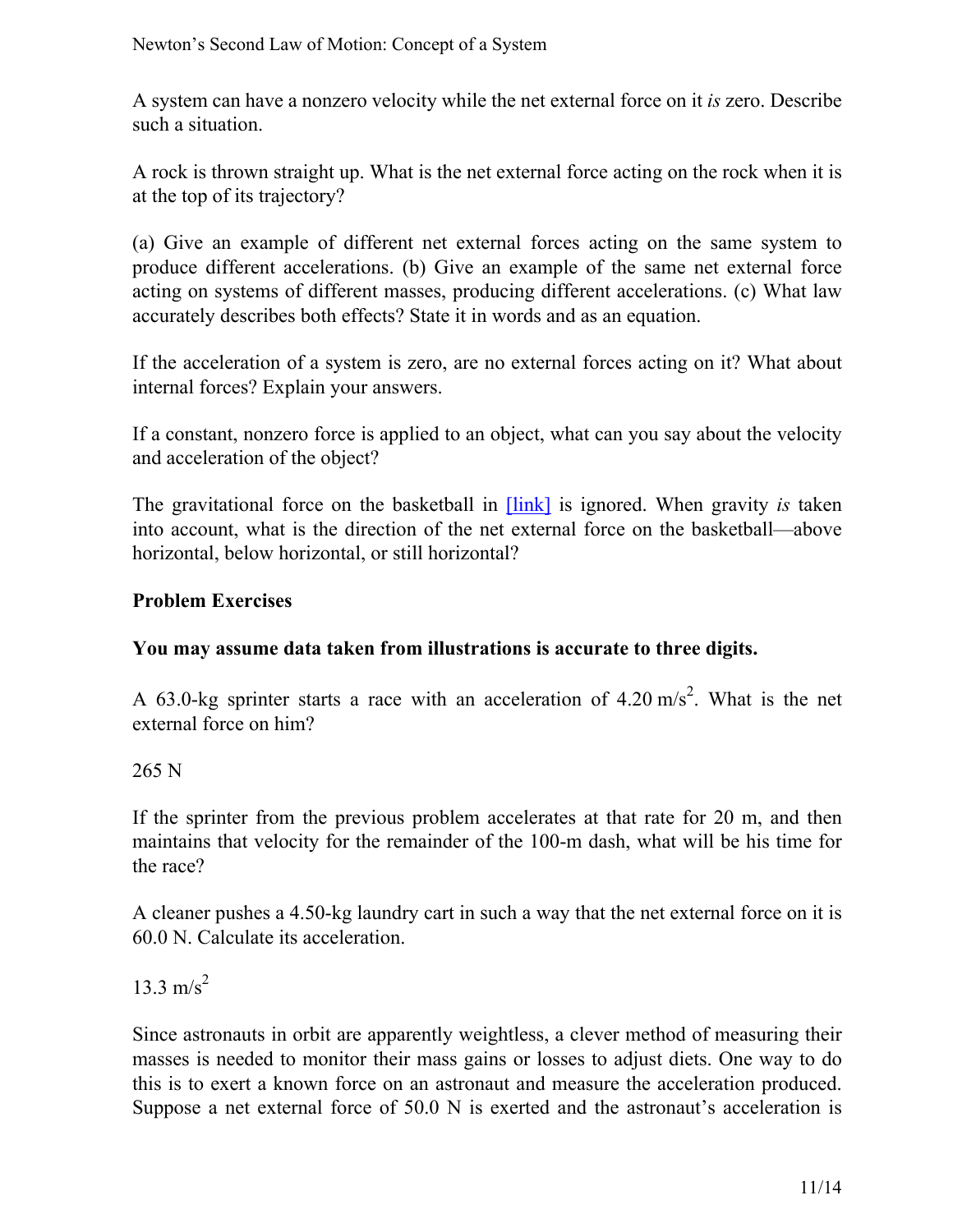measured to be  $0.893 \text{ m/s}^2$ . (a) Calculate her mass. (b) By exerting a force on the astronaut, the vehicle in which they orbit experiences an equal and opposite force. Discuss how this would affect the measurement of the astronaut's acceleration. Propose a method in which recoil of the vehicle is avoided.

In [\[link\]](#page-6-0), the net external force on the 24-kg mower is stated to be 51 N. If the force of friction opposing the motion is 24 N, what force  $F$  (in newtons) is the person exerting on the mower? Suppose the mower is moving at 1.5 m/s when the force *F* is removed. How far will the mower go before stopping?

<span id="page-11-0"></span>The same rocket sled drawn in  $[\text{link}]$  is decelerated at a rate of 196 m/s<sup>2</sup>. What force is necessary to produce this deceleration? Assume that the rockets are off. The mass of the system is 2100 kg.



(a) If the rocket sled shown in [\[link\]](#page-11-1) starts with only one rocket burning, what is its acceleration? Assume that the mass of the system is 2100 kg, and the force of friction opposing the motion is known to be 650 N. (b) Why is the acceleration not one-fourth of what it is with all rockets burning?

(a) 12 m/s<sup>2</sup>.

<span id="page-11-1"></span>(b) The acceleration is not one-fourth of what it was with all rockets burning because the frictional force is still as large as it was with all rockets burning.



What is the deceleration of the rocket sled if it comes to rest in 1.1 s from a speed of 1000 km/h? (Such deceleration caused one test subject to black out and have temporary blindness.)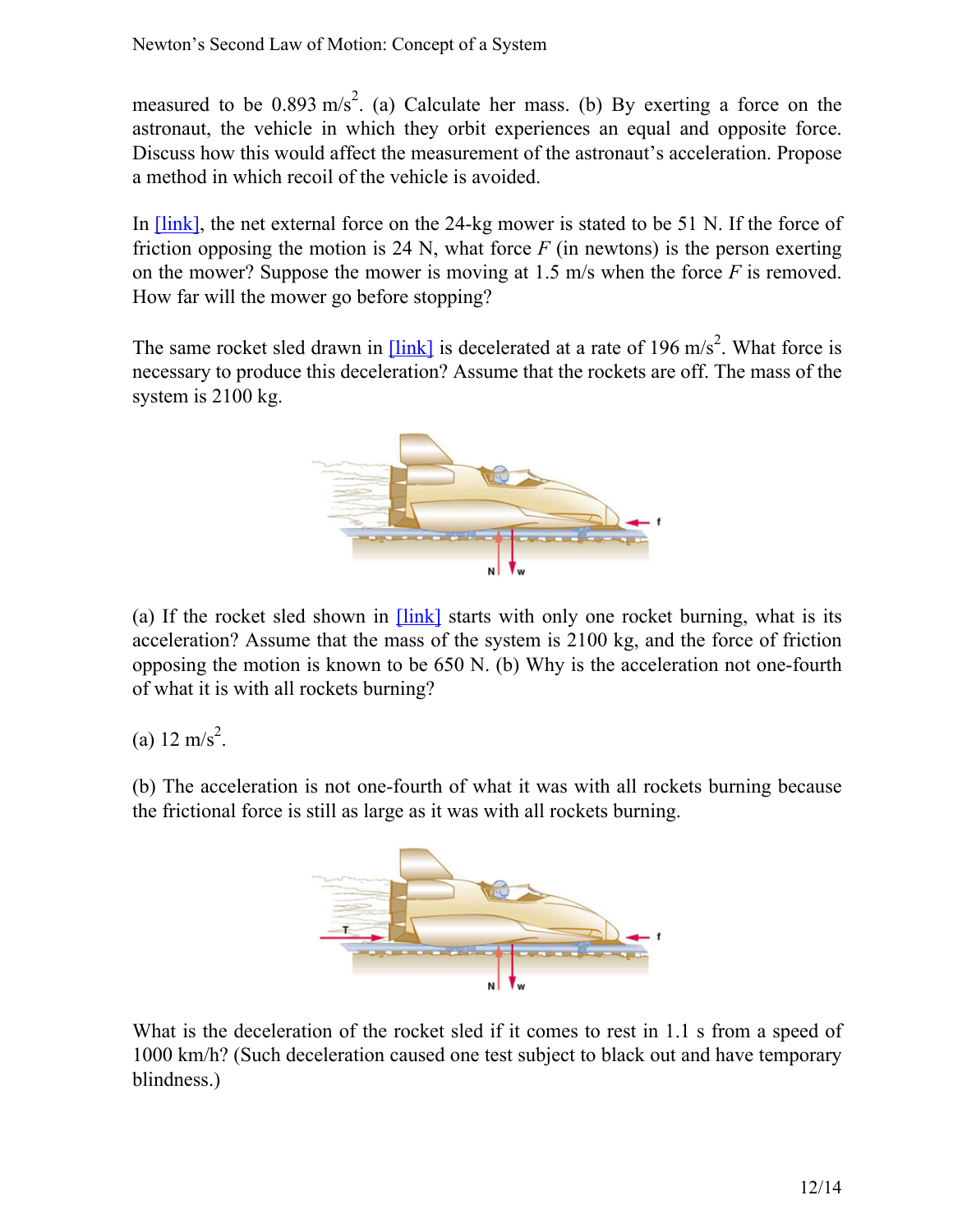Suppose two children push horizontally, but in exactly opposite directions, on a third child in a wagon. The first child exerts a force of 75.0 N, the second a force of 90.0 N, friction is 12.0 N, and the mass of the third child plus wagon is 23.0 kg. (a) What is the system of interest if the acceleration of the child in the wagon is to be calculated? (b) Draw a free-body diagram, including all forces acting on the system. (c) Calculate the acceleration. (d) What would the acceleration be if friction were 15.0 N?

(a) The system is the child in the wagon plus the wagon.

(b



(c)  $a = 0.130 \text{ m/s}^2$  in the direction of the second child's push.

(d) 
$$
a = 0.00
$$
 m/s<sup>2</sup>

A powerful motorcycle can produce an acceleration of  $3.50 \text{ m/s}^2$  while traveling at 90.0 km/h. At that speed the forces resisting motion, including friction and air resistance, total 400 N. (Air resistance is analogous to air friction. It always opposes the motion of an object.) What force does the motorcycle exert backward on the ground to produce its acceleration if the mass of the motorcycle with rider is 245 kg?

The rocket sled shown in  $\boxed{\text{link}}$  accelerates at a rate of 49.0 m/s<sup>2</sup>. Its passenger has a mass of 75.0 kg. (a) Calculate the horizontal component of the force the seat exerts against his body. Compare this with his weight by using a ratio. (b) Calculate the direction and magnitude of the total force the seat exerts against his body.

(a)  $3.68 \times 10^3$  N. This force is 5.00 times greater than his weight.

(b) 3750 N; 11.3º above horizontal